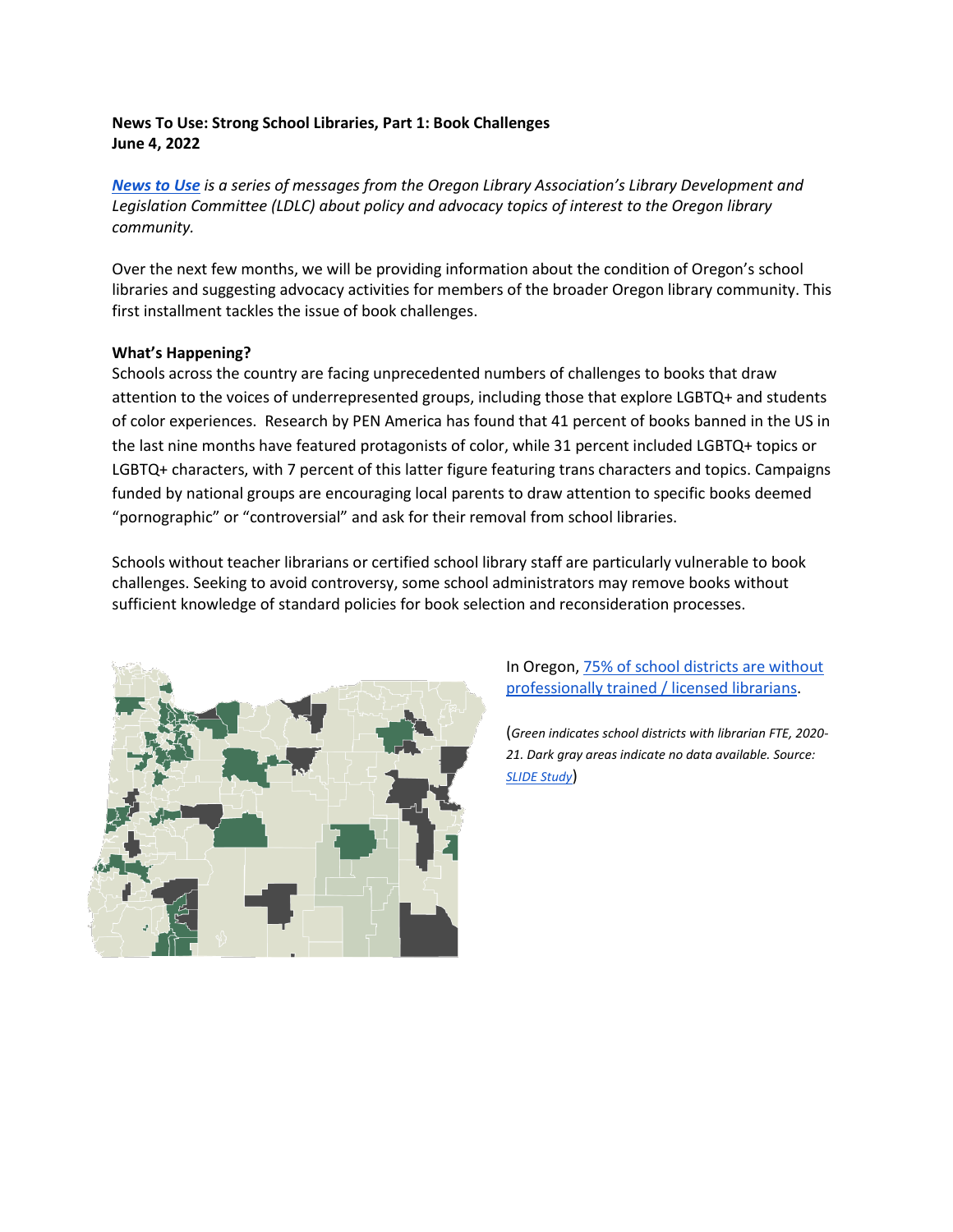Also, Oregon is among the 10 states [with the greatest losses of teacher](https://www.slj.com/story/school-libraries-2021-advocacy-is-necessary-part-of-the-job-for-school-librarians)  [librarians](https://www.slj.com/story/school-libraries-2021-advocacy-is-necessary-part-of-the-job-for-school-librarians) in the last decade.

*(Source: [School Libraries 2021: Advocacy](https://www.slj.com/story/school-libraries-2021-advocacy-is-necessary-part-of-the-job-for-school-librarians)  [is a Necessary Part of the Job for School](https://www.slj.com/story/school-libraries-2021-advocacy-is-necessary-part-of-the-job-for-school-librarians)  [Librarians, School Library Journal,](https://www.slj.com/story/school-libraries-2021-advocacy-is-necessary-part-of-the-job-for-school-librarians)  [November 2021.](https://www.slj.com/story/school-libraries-2021-advocacy-is-necessary-part-of-the-job-for-school-librarians) )*



## **Why Should You Care?**

While it is important to address parental concerns, removing books from school library collections without following adequate reconsideration procedures can lead to inhibited access for students who really benefit from reading books that reflect their lived experiences. As emphasized in the Oregon [Intellectual Freedom Committee's Toolkit](https://libguides.osl.state.or.us/iftoolkit/home), the key for any library when facing book challenges is preparation. It is important to have policies in place that help guide the selection of materials for the library collection, including a procedure to follow when a complaint is filed. The presence of teacher librarians helps assure strong school district policies are already in place and established procedures are followed.

#### **What can I do?**

Ask questions about your local school district's policies related to library book selection and reconsideration. Are they on the district's website? Have they been updated in the last 5 years? If not, talk to administrators, parent groups, and teachers about how certified school library staff can help create strong library collections and policies to help mitigate the impact of book challenges.

Seek out the library staff at your local school or school district and give them your support. Find out if there are professionally trained, licensed librarians in their school libraries. Ask them if they have experience with book challenges and if they have the resources and support they need to address them. Help them connect to resources, such as those included in th[e Intellectual Freedom 101 webinar](https://docs.google.com/presentation/d/e/2PACX-1vScSwXNzxbdcCpwoJ69Swih2EFWwudvSYhYF2ZVbeF2BdoK2W6tmhGQaY-xziw0i0BFfzm3LmmJJ7I5/pub?start=false&loop=false&delayms=3000) provided by the State Library and the Oregon Association of School Libraries (OASL).

#### **Want to learn more or get more involved?**

[Guidance to School Districts: Addressing Challenged Materials in K-12 Education](https://drive.google.com/drive/folders/1k6GdjBgHy33SBNWhT_dj3b_q6Nm19mb-) (Oregon Department of Education)